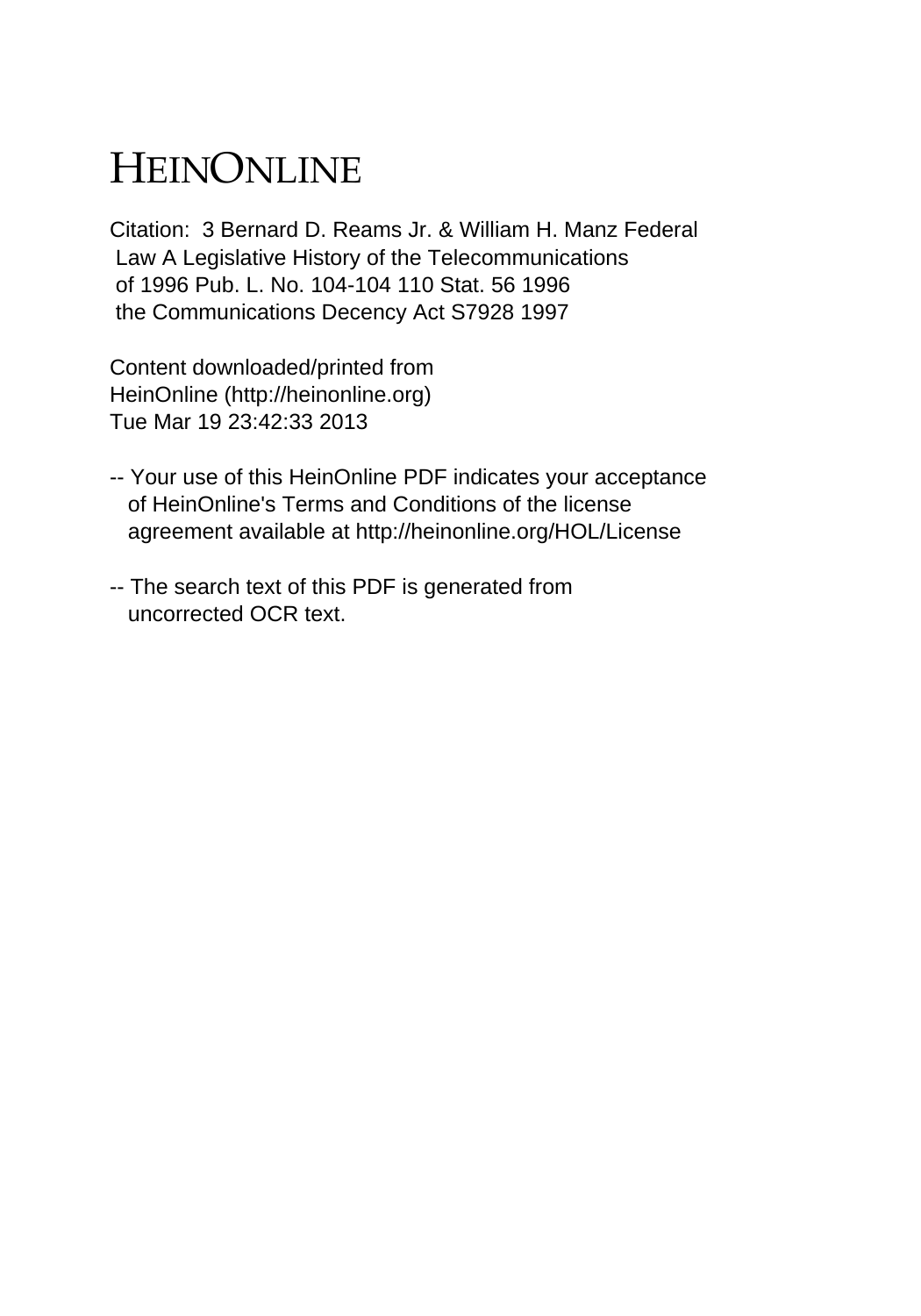"(2) PROCESS FOR RELOCATION .- Any person<br>seeking to relocate a Federal Government<br>station that has been assigned a frequency<br>within a band allocated for mixed Federal within a band allocated for mixed Federal and non-Federal use may submit a petition<br>and non-Federal use may submit a petition<br>for such relocation to NTIA, The NTIA shall<br>limit the Federal Government station's oper-<br>tollowi

"(A) the person seeing relocation of the person setting relocation and relation has guaranteed reimbursement through money or in-kind payment of all relocation costs incurred by equipment, site acquisition and construction

The person seeking relocation community plates all activities necessary for implementing the relocation, including construction of replacement facilities (if necessary and appropriate) and person propriate) and identifying to spectrum reserved exclusively for Federal  $\sim$ 

use); and<br>"(C) any necessary replacement facilities,<br>equipment modifications, or other changes<br>have been implemented and tested to ensure have has been imperienced and tested to ensure that the Federal Government station is able<br>to successfully accomplish its purposes.<br>"(3) Rushr To RECLADA...-If within one year.<br>"(3) Rushr To RECLADA the Federal Government

station demonstrates to the Commission<br>station demonstrates to the Commission<br>comparable to the facilities or spectrum are not<br>comparable to the facilities or spectrum<br>from which the Federal Government station from which the Federal Government station<br>was relocated, the person seeking such relocation<br>cation must take reasonable steps to remedy<br>any defects or relimitives the Federal ority<br>for the costs of reluting the Federal Gov

erment station to the spectrum from which<br>such station was relocated.<br>"(2) PEDERAL ACTION TO EXPEDITE SPECIES<br>TRUM TRANSPER...-Any Pederal Ocvernment<br>station which operates on electromagnetic spectrum that has been identif report small, to the maximum stream terms the subbrity<br>granted under subsection (f) and any other<br>spilicable provision of law, take action to<br>relocate its spectrum use to other fre-<br>relocate its spectrum use to other fre-<br> quencies that are reserved for Federal use or<br>to consolidate its spectrum use with other<br>Federal Government stations in a manner<br>that maximizes the spectrum available for<br>non-Federal use. Notwithstanding the time-<br>table co shall seek to implement the realionation of<br>the 1710 to 1755 megahertz frequency band by<br>January 1, 2000. Subsection (c)(4) of this sec-<br>tion shall not apply to the extent that a non-<br>gederal user seeks to relocate or rel Federal power agency under subsection ("(h) DEFINITIONS.-For purposes of this tion

(1) FEDERAL ENTITY.-The term 'Federal entity' entity' means any Department, agency, or<br>other element of the Federal government<br>that utilizes made from an accurate that that utilizes radio frequency spectrum in the conduct of its authorized activities, includ-

conduct of its automotive way with the final Refuge of the REAL CONTION FINAL RE-<br>"(2) SPECTRUM REALLOCATION FINAL RE-Four-The term "Spectrum Reallocation"<br>Pinal Report means the report submitted by<br>the Secretary to the President and Congress<br>in compliance with the requirements of sub-

Bection (a)."<br>
(d) REALIZORITOR OF ADDITIONAL SPEC-<br>
(d) REALIZORITOR OF COMMERCE shall,<br>
TRUM—The Secretary of Commerce shall,<br>
within 9 months after the date of enactment of this Act, prepare and sphritt to the Presiof the and the Congress a report and the characteristic recommending the reallocation of the three frequency bands (225-400 megahertz, 3625-3650)

megabertz, and 5850-5925 megahertz) that megaheria, and 6850-6925 megaherial that<br>were discussed but not recommended for<br>reallocation in the Bpectrum Reallocation<br>Final Report under section 113(a) of the Na-<br>tional Telecommenications and Information<br>Administratio munications Commission and other Federal munications Commission and other Federal<br>species in the preparation of the report,<br>and shall provide notice and an opportunity<br>for public comment before submitting the re-<br>port and timetable required by this section.

PRESSLER AMENDMENT NO. 1257

Mr. PRESSLER proposed an amendment to amendment No. 1256 proposed<br>by Mr. STEVENS to the bill S. 652. supra: as follows:

author as Antibox.<br>
At the end of the matter proposed to be in-<br>
serted, insert the following:<br>
(e) BROADCAST AUXILIARY SPECTRUM RELO-

(e) BROADCAST AUXILIART SPECTRUM RELOCATION CONTROL<br>CATION CONTROL CATION CONTROL CATION CATION CATION CATION CATION CATION CAST AUXILIART USES. Within one gear after the disk of enactions of this Act, the Commission and i

grant licenses for use of the spectrum allo-

stated under paragraph (1)-<br>
(A) in a manner sufficient to permit timely<br>
completion of relocation; and<br>
competitive bidding<br>
(B) without using a competitive bidding

 $(3)$  ASSIGNING REMURDED SERVICED  $W = W(t)$ (3) ASSIGNMG ELECTRUM.-WILD-<br>In 5 years after the date of enactment of this<br>Act, the Commission shall allocate the spec-<br>trum recovered in the 2025-2075 megahertz while recovered in the 2022-2010 meganetry.<br>band under paragraph (2) for use by new life<br>censees for commercial mobile services or<br>other similar services after the relocation of<br>broadcast auxiliary licenses, and shall assi

## PRESSLER (AND HOLLINGS) **AMENDMENT NO. 1258**

Mr. PRESSLER (for himself and Mr. HOLLINGS) proposed an amendment to<br>the bill S. 652, supra; as follows:

the bill S. boz, supra, as iomnows.<br>
On page 2, in the item relating to section<br>
102 in the table of contents, strike "subsidi-<br>
ary" and insert "affiliate".<br>
The strike item relating to section 105 in the table of conten

following:

SEC. 107. Coordination

On page 2, after the item relating to sec-<br>tion 225 in the table of contents, insert the following:

226. Nonapplicability of Modi-SEC.

fleation of Final Judgment .... On page 3, after the item relating to section 311 in the table of contents, insert the

following. Sec. 312. Direct Broadcast Satellite

On page 9, line 8, after "Act." insert "T? Commission may modify any provision of the<br>GTE Consent Decree or the Modification of<br>Final Judgment that it administers.".

On page 9, line 16, strike 'Commission' and<br>insert "Commission".

On page 9, line 19, strike 'Modification of<br>Final Judgment' and insert "Modification of

Final Judgment and ments succession.<br>
Thal Judgment"...,<br>
On page 11 beginning on line 4, strike<br>
"those companies" and insert "any com-DARY"

umpy<br>
On page 11, line 6, strike "Judgment," and<br>
insert "Judgment to the artent such com-<br>
pany provides telephone exchange service or<br>
exchange access service,".

"Commas access service,".<br>On page 12, line 3, insert "directly" after<br>"available".

"shall".<br>
"On page 12. line 15, after "services" insert<br>
On page 12. line 15, after "services" insert<br>
that it does not own, control, or select, ex-<br>
cept that the Commission shall continue to<br>
determine whether the provis

the following:

the following.<br>The following.<br>The following in the following.<br>The following is defined in United States v.<br>Western Bleckrie Co. 569 F. Supp. 999 (U.S. Supplement Delayer District of Columbia) and<br>states places are strained

numbers.<br>
On page 16, line 17, strike "software);" and<br>
insert "software, to the extent defined in im-<br>
instance by the Commis $sinh$ 

.<br>1 page 17, line 12, strike "carrier;" ō and insert

on page 19, line as we are the ratio rates."<br>On page 19, line 4, strike "of such serv-<br>es," and insert "of providing those services ices. to that carrier

to that carrier,".<br>On page 19, line 5, strike "services," and<br>insert "services in accordance with section<br>214(d)(5);". no);<br>page 21, beginning on line 7, strike

 $\alpha$ on page 21, beginning on line 7, a<br>insert "at the same time as it submits".<br>On page 21, line 17, strike "notify" at and

and insert "provide a copy of the petition and any

ser: "provide a copy of the petition and any<br>
1 documentation to",<br>
1 documentation to",<br>
1 D page 23, line 23, insert "feasible" after<br>
1 D page 23, line 23, insert "feasible" after<br>
"technically".

"technically".<br>
On page 28, line 5, strike the closing<br>
oucation marks and the second period.<br>
On page 28, between lines 5 and 6, insert<br>
the following:<br>
(1) REVIEW OF INTERCONNECTION STAND-

(1) REVIEW OF DITERCONNECTION STAND-<br>ARDS.-Beginning 3 years after the date of<br>enactment of the Telecommunications Act<br>of 1995 and every 3 years thereafter, the Comof the standards and re-<br>mission shall review the standards and re-<br>quirements for interconnection established<br>under subsection (b). The Commission shall complete each such review within 180 days complete each such may modify or waiter any requirements<br>or standards established under subsection (b)<br>if it determines that the modification or waiver meets the requirements of section  $260$ 

260.".<br>
On page 28, line 20, strike "SUBSIDIARY"<br>
On page 28, line 21, strike "SUBSIDIARY"<br>
On page 28, line 21, strike "SUBSIDIARY"<br>
on page 28, beginning on line 24, strike "Its<br>
on page 28, beginning on line 24, strike affiliate) which is a local exchange **CALCULA** t is subject to the requirements of section  $251(n)$ 

HeinOnline -- 3 Bernard D. Reams, Jr. & William H. Manz, Federal Telecommunications Law: A Legislative History of the Telecommunications Act of 1996, Pub. L. No. 104-104, 110 Stat. 56 (1996) including the Communications Decency Act S7928 1997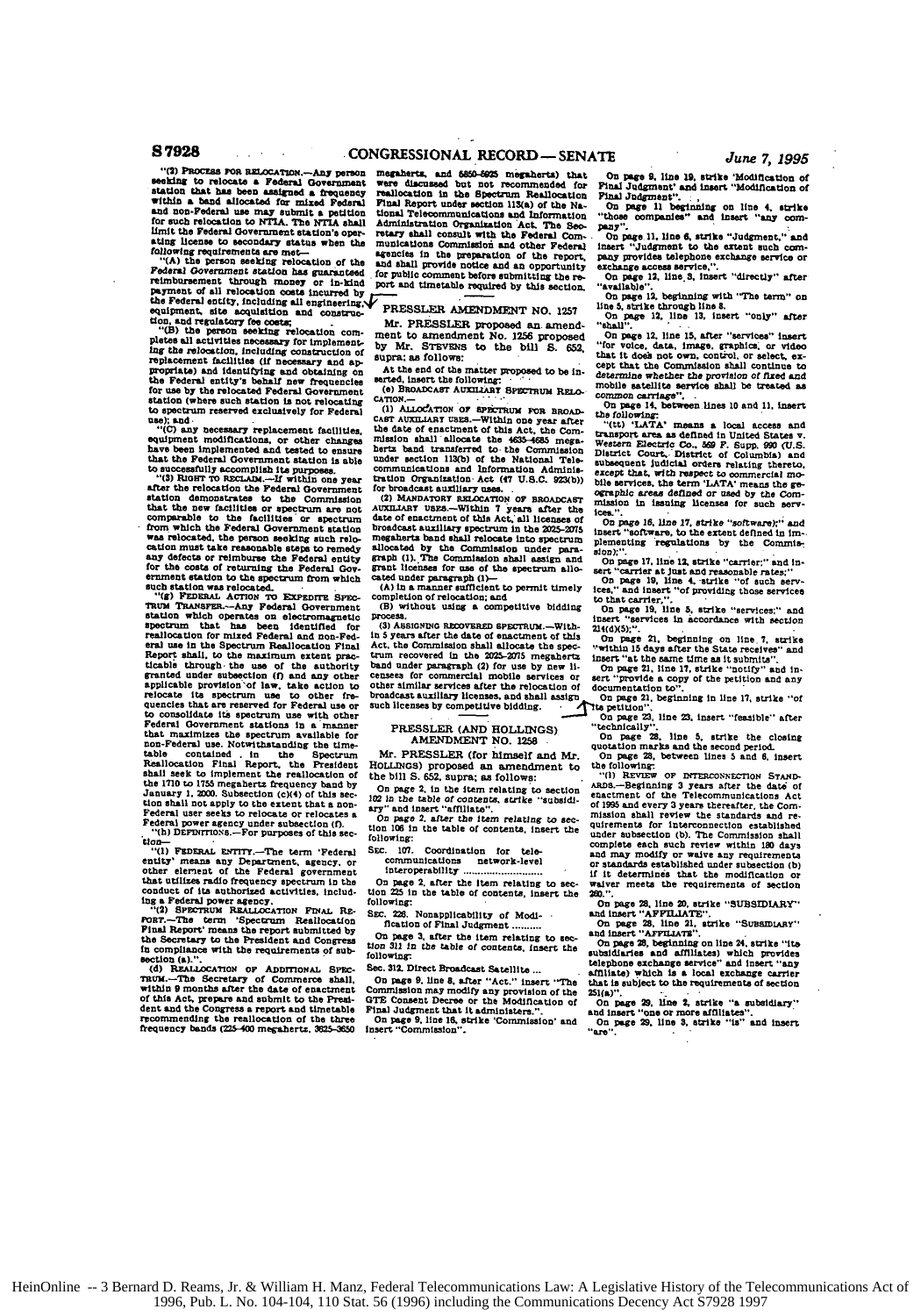Document No. **19**

 $\frac{1}{2} \frac{1}{2} \frac{1}{2}$ 

 $\bar{z}$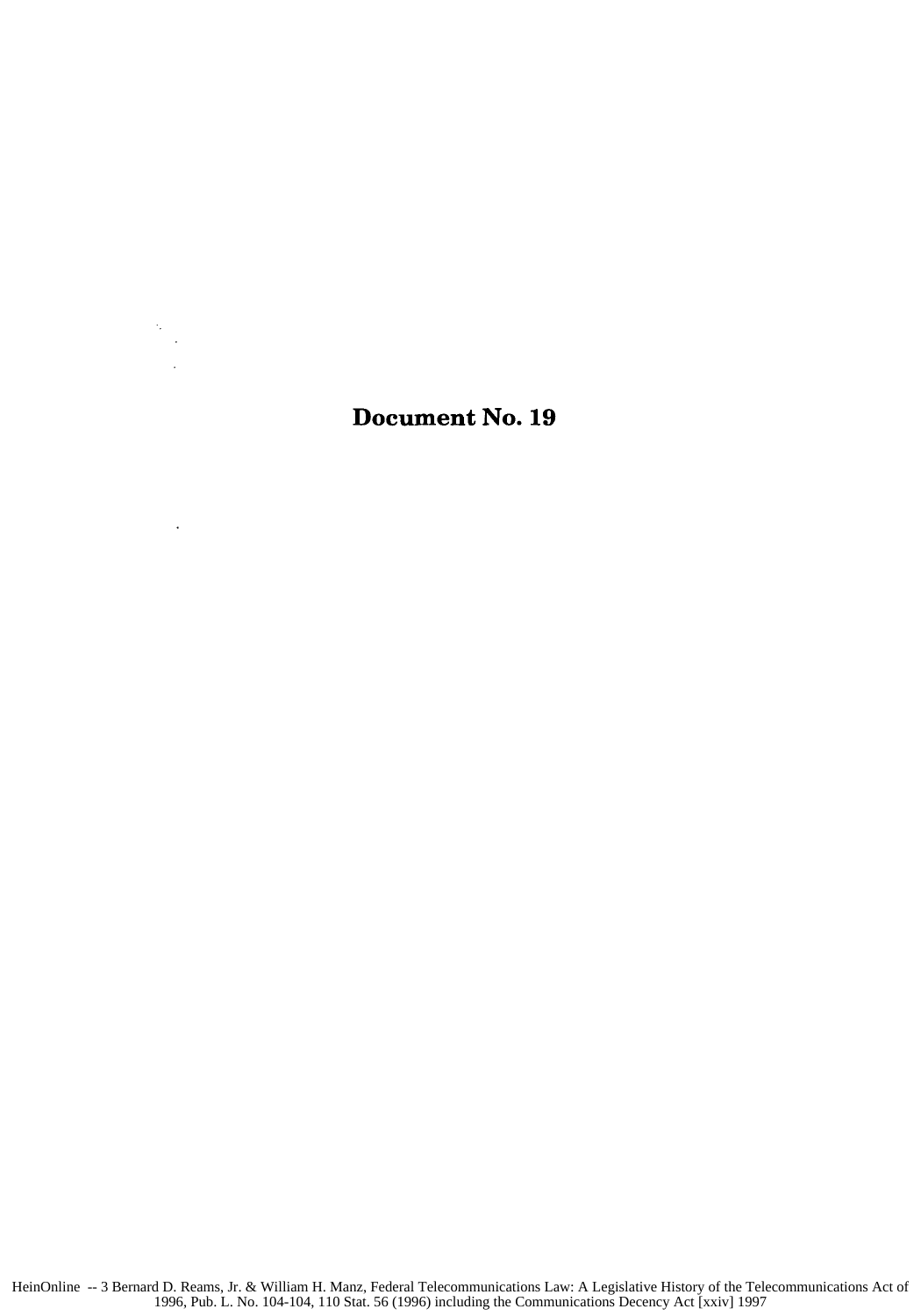HeinOnline -- 3 Bernard D. Reams, Jr. & William H. Manz, Federal Telecommunications Law: A Legislative History of the Telecommunications Act of 1996, Pub. L. No. 104-104, 110 Stat. 56 (1996) including the Communications Decency Act [xxv] 1997

 $\hat{\mathcal{A}}$